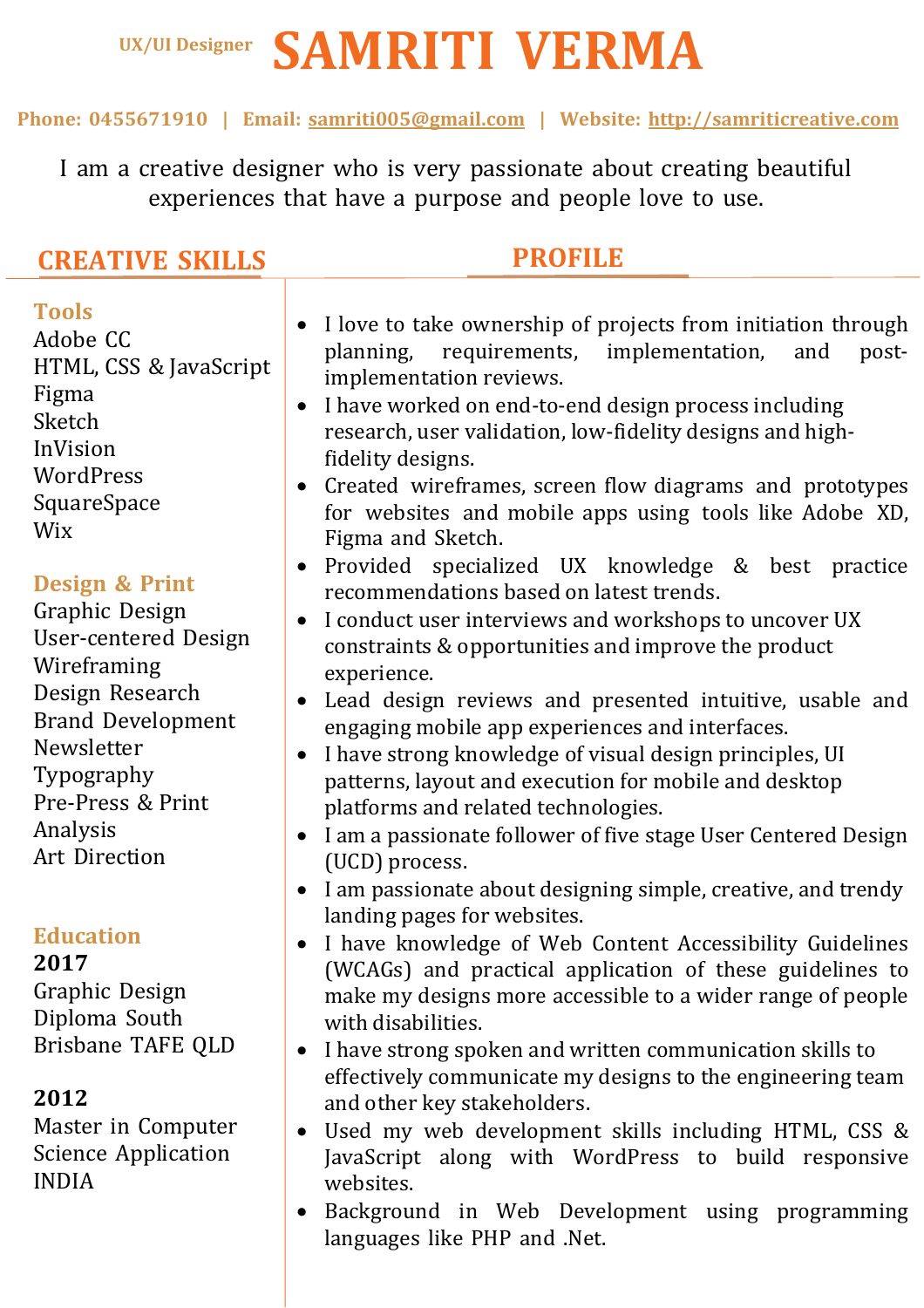# **EXPERIENCE**

#### **UX/UI & Graphic Designer, Hunter Promotional Products, Brisbane April 2019 to Present**

**Roles & Responsibilities:**

- Gathered and evaluated user requirements.
- Illustrated design ideas using storyboards, process flows, and sitemaps.
- Designed wireframes and prototypes that clearly illustrate site navigation.
- Create graphics for the website  $(eg: Images, Sketches, and tables)$
- Design, build responsive landing pages for the company website.
- Prepared and presented Mobile wireframing/prototypes.
- Evaluated existing designs against recognized mobile design patterns and proposed improvements.
- Efficiently used my HTML, CSS & Javascript experience to comprehend my web designs.
- Design of Business Cards and Pull Up Banners for various clients of the company.
- Design various merchandise and promotional materials for Brisbane local schools and other clients.
- Collaboratively work with the marketing teams to design and develop campaigns across print and digital media.
- Created posts and videos for Social media advertisement.
- Creation of Google Adwords for generating traffic on our website to increase sale leads.

**Achievements:**

- Was sole designer involved in redesign of company website from scratch. The new website is gaining positive reviews from customers around user interface improvements.
- Positive feedback received from customers on various design projects.
- Facebook Advertisements and Campaign strategy got a great response and increased our sales.
- Hunter Promotion got many new clients after seeing our company's Google Adwords.

#### **Graphic Designer, Multicultural Community Centre (MCC), Brisbane October 2018 to March 2019**

**Roles & Responsibilities:**

- Adhering to MCC brand guidelines and target audience prepared design of the logo for MCC events & shows.
- Produced promotional flyers, posters, banners to promote Christmas & Chinese New Year Market & shows conducted by MCC.
- Efficiently designed artwork for various competitions during events.
- Build unique artistic signage designs for various events hosted by MCC.
- Boosted awareness of MCC events by using MCC's social media channels.

**Achievements:**

- The number of people who attended MCC events rose significantly due to the eye-catching promotional material I had curated.
- The awareness of MCC events was widespread due to the effective Social Media strategy implemented by me.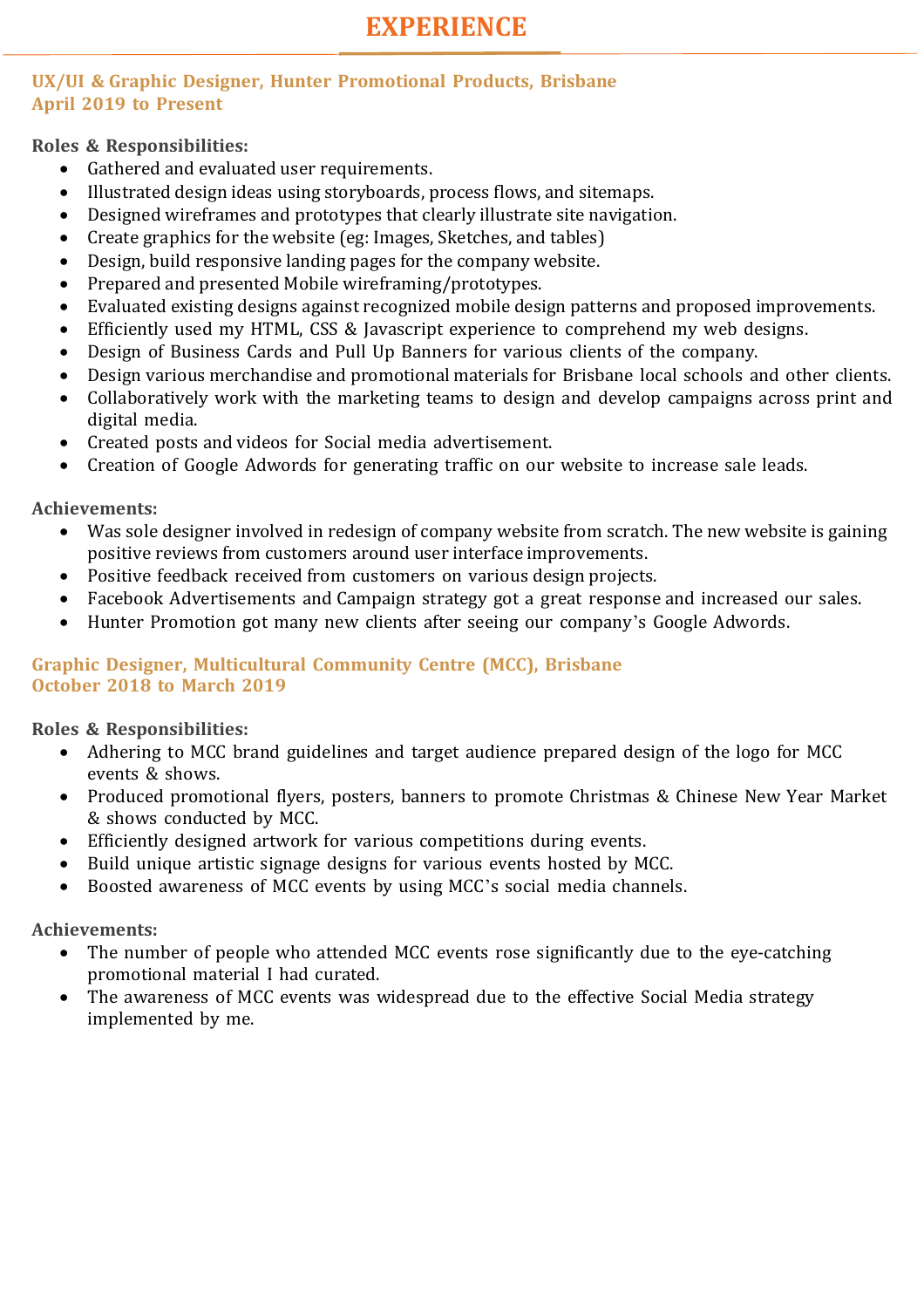#### **UX/UI & Graphic Designer, Target Solar, Brisbane June to October 2018**

#### **Roles & Responsibilities:**

- Design of UI for company website pages.
- Created wireframes and prototypes for the company website redesign.
- Redesigned company website's landing page to suit their customer needs after researching indepth about their customer requirements and current trends.
- Visually design and develop beautiful, clean interfaces across mobile products.
- Lead design reviews and presented intuitive, usable, and engaging mobile experiences and interfaces.
- Rebranding: Logo, Business Cards, and Brand Guidelines following current market trends.
- Designed various Digital and Promotional assets for promoting business.
- Creation and sending of EDM marketing campaigns to various customers and clients of the company.

#### **Achievements:**

- Autonomously lead all design work.
- Saved company huge costs by helping to move design work from outsourcing to in-house.
- Effectively prioritized and organized design tasks to finish tasks under tight deadlines.

#### **UX/UI, Graphic & Digital Designer, Frontier Education, Brisbane January to October 2018**

#### **Roles & Responsibilities:**

- Designed wireframes and prototypes for the Frontier Education website.
- Created landing page layouts for several student courses.
- Provided specialized UX knowledge & best practice recommendations based on the latest trends.
- Lead design reviews to design engaging mobile app experiences and interfaces.
- Performed various website content creation and editing tasks from time to time using my skills in HTML, CSS, and JavaScript.
- Created brand guidelines for the company and meticulously followed them in all my designs.
- Creation of print and digital material for the company including flyers, posters, banners, and Prospectus.
- Prepared unique designs for student prospectus and handbook.
- Photographed various events happening in all campuses for creating EDMs and Social Media posts.
- Performing various admin tasks and customer service activities including reception duty when needed.

#### **Achievements:**

- Due to my exception work, I was promoted from intern to lead designer.
- Was the only designer who autonomously took care of all design activities for 3 company campuses located in Brisbane, Cairns & Hobart.
- Always juggled efficiently between various design tasks and shifting priorities.